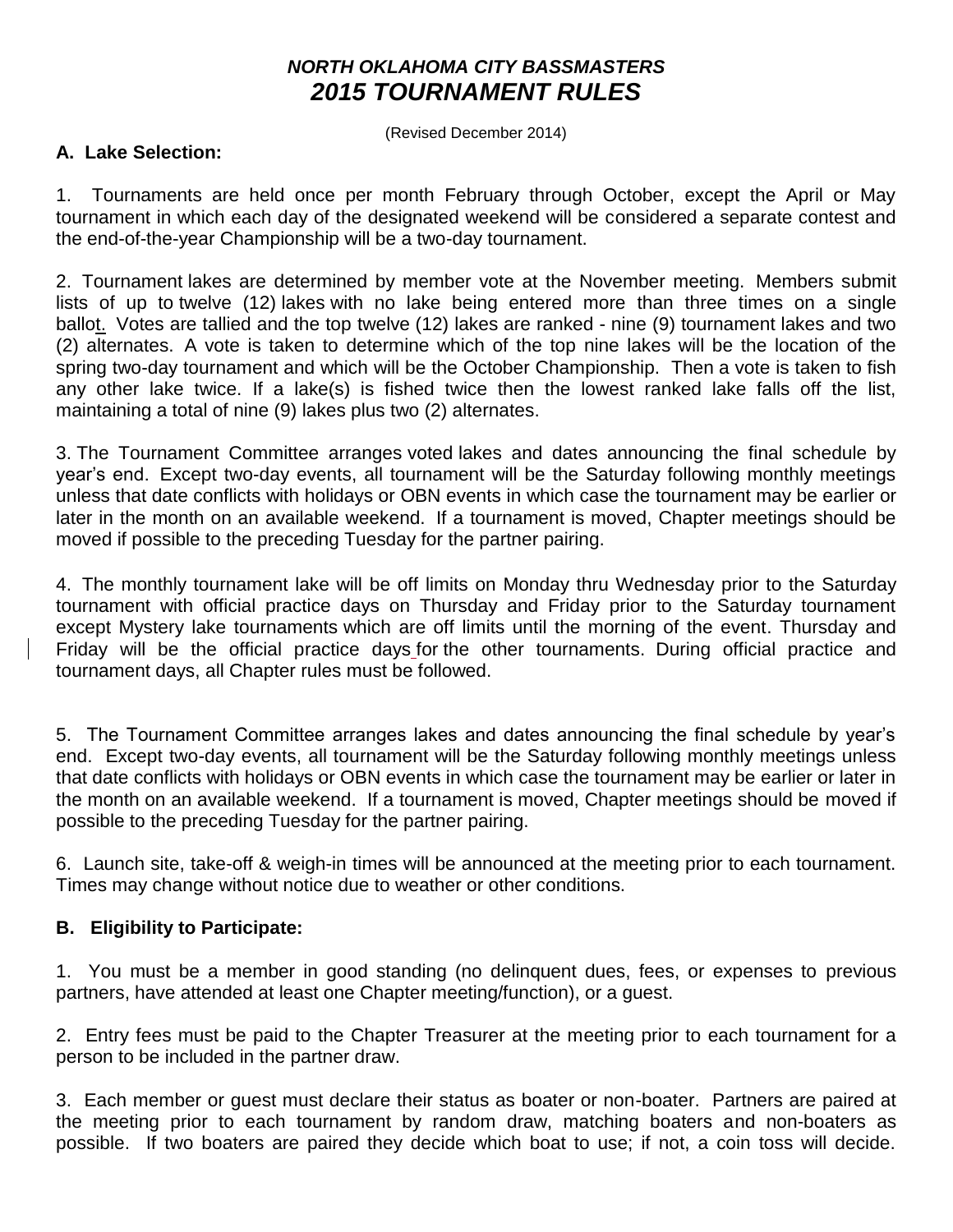During the spring two-day tournament, each day of the weekend is a separate tournament and there will be a repairing of partners after the first day weigh-in. The fall Championship is a team event with the same partners paired for both days.

4. In the event of having an odd number of contestants in the draw, a single angler may 1) recruit and fish with a member that was not in the draw, 2) bring a guest, or 3) pay a double entry fee and fish alone (see E.8 for more details).

5. Members not paying entry fees at the meeting may still fish but they must contact the Tournament Director to be paired with the first available member that declares a desire to fish that tournament. If no other members are available then the member has the option of or bringing a guest or fishing alone.

6. Each member can bring one guest per year. If the guest joins, then the member can bring another guest. Family members do not count as guests but can fish only when all members that wish to enter the tournament are accommodated.

7. Draw order will determine take-off order. Team(s) not in the draw will be the last boat(s) for takeoff.

## **C. Boats, Equipment & Permitted Fishing Locations:**

1. Boats must be 17 feet or longer and equipped with a working kill switch and livewell(s) capable of maintaining two partner's limits of bass in good condition. Motors must be no larger than U.S. Coast Guard regulations allow.

2. Prior to fishing a tournament, boaters must provide the Chapter a copy of their boat insurance policy showing watercraft liability with a minimum of \$300,000 coverage. The policy declaration page must show a start and stop date and serial numbers for both boat and motor.

3. The monthly tournament lake will be off limits Monday thru Wednesday prior to the Saturday tournament. Thursday and Friday will be the official practice days. During official practice and tournament days, all Chapter rules must be followed.

4. During the off limits and official practice days and during the tournament, a competitor may not have the assistance or advice of anyone for the purposes of locating or catching bass, nor enter the tournament waters with anyone who is deemed an "expert" on the tournament waters by tournament officials, unless they are a contestant in the tournament or an immediate family member. During official practice and during the tournament, a competitor may not skin dive or scuba dive on the tournament waters. During the tournament a competitor may not use a CB radio, a VHF marine band radio, a cellular phone, or any other type of communication device for the purpose of locating or catching fish. Contestants are permitted to transmit by radio or telephone only in the event of an emergency. If so equipped, contestants may listen to the marine band weather info. Each contestant agrees to report to the tournament committee any violation or infraction of these tournament rules. The failure to report violations or suggestions to violate these rules or false verification of weigh-in forms will be cause for disqualification.

5. All contestants must wear USCG-approved PFD (zippered/buckled securely) and the kill switch lanyard must be attached to the driver any time boat is on plane. Eddie Camara must wear his life vest at all times while in the boat during tournament hours and practice days.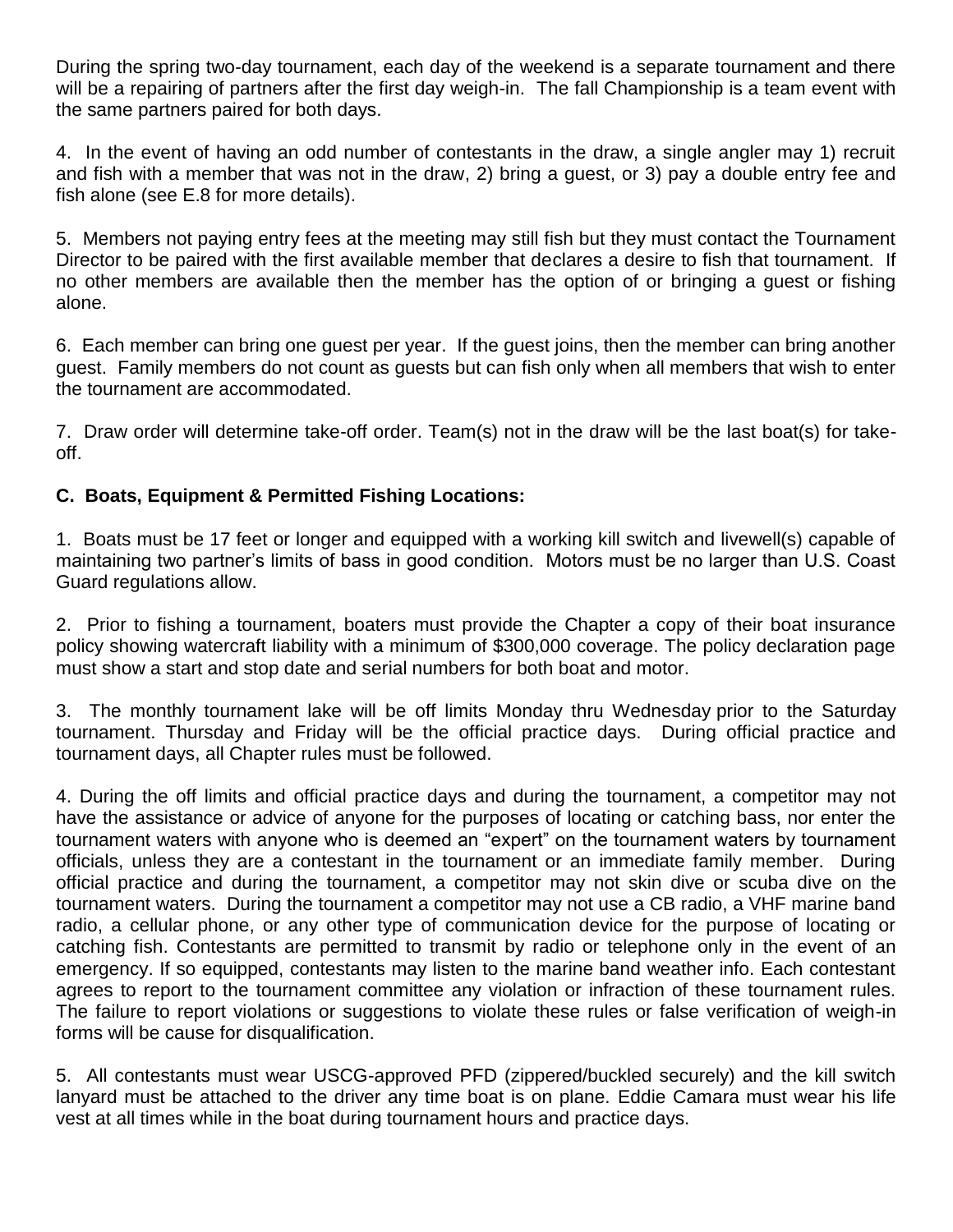6. Safe boat operation will be observed at all times. Boaters must operate their vessel in a safe and courteous manner and are required to observe all boating regulations, signs and rules set forth by USCG, Oklahoma Lake Patrol or local authorities. Any violation of Federal, State or local laws will result in immediate disqualification.

7. Check-in will begin thirty (30) minutes prior to each tournament. Running lights, kill switch and livewell aerators must be working or a team will not be allowed to fish until such problems are corrected. A pre-launch meeting will be held immediately prior to take-off to cover rules, safety, and the Official Time. The team in last take-off position will serve as the start-boat.

8. If arriving after take-off, a team must check in with another Chapter member for livewell check. Late teams that have not paid entry fees are ineligible for Big Bass pot.

10. Trailering to another launch site may be allowed for safety reasons (wind warnings or small-craft advisories issued by the National Weather Service for the tournament site). If approved, a team may drive to the alternate ramp after the pre-launch meeting, but may not leave to fish until the designated take-off time.

11. Depth finders, light, oxygen and temperature meters, trolling motors and other devices are permitted. Trolling with the gasoline engine is prohibited. Only one rod and reel may be used at a time. Only artificial lures may be used except that pork-type trailer baits are allowed.

12. Fishing locations are anywhere on the lake except 1) 25 yards from another contestant without mutual consent; 2) 25 yards from a functional gas dock; 3) areas designated by the Tournament Director or restricted by Federal, state or local authorities.

13. Contestants may not leave the boat to cast, hook or land a fish, however landing nets are permitted.

14. The Tournament Director may make additional rules as necessary for the safety of participants and public. Announcements shall be made at the pre-launch meeting.

### **D. Weigh-In**

1. Only largemouth, smallmouth and spotted bass will be weighed. Anglers participating in regularseason tournaments will observe a three (3) bass limit per person, unless state or local laws declare that fewer fish may be retained per person. In such cases, anglers will be allowed to use the paper format (defined below in D.4.) to record length(s) of up to the number of fish required to fill their threefish limit. No more than three (3) largemouth or smallmouth bass per person are allowed in the livewell at any time. Culling is allowed but must occur immediately. Culling of dead fish is prohibited. Contestants cannot catch fish for their partners. Teams may keep unlimited numbers of spotted bass for personal harvest but is recommended that any spotted bass not going to be weighed as part of the angler's bag be placed on ice so that water quality in the livewell can be maintained for fish that are to be released after weigh-in.

2. During the end-of-the-year Championship tournament the limit will be five (5) black bass per team per day, team weight.

3. Tournament length limit will conform to state or local regulation unless waived or modified by lake authority. If no length limit is stipulated by law or on lakes with slot length limits, a 10-inch minimum length will be enforced.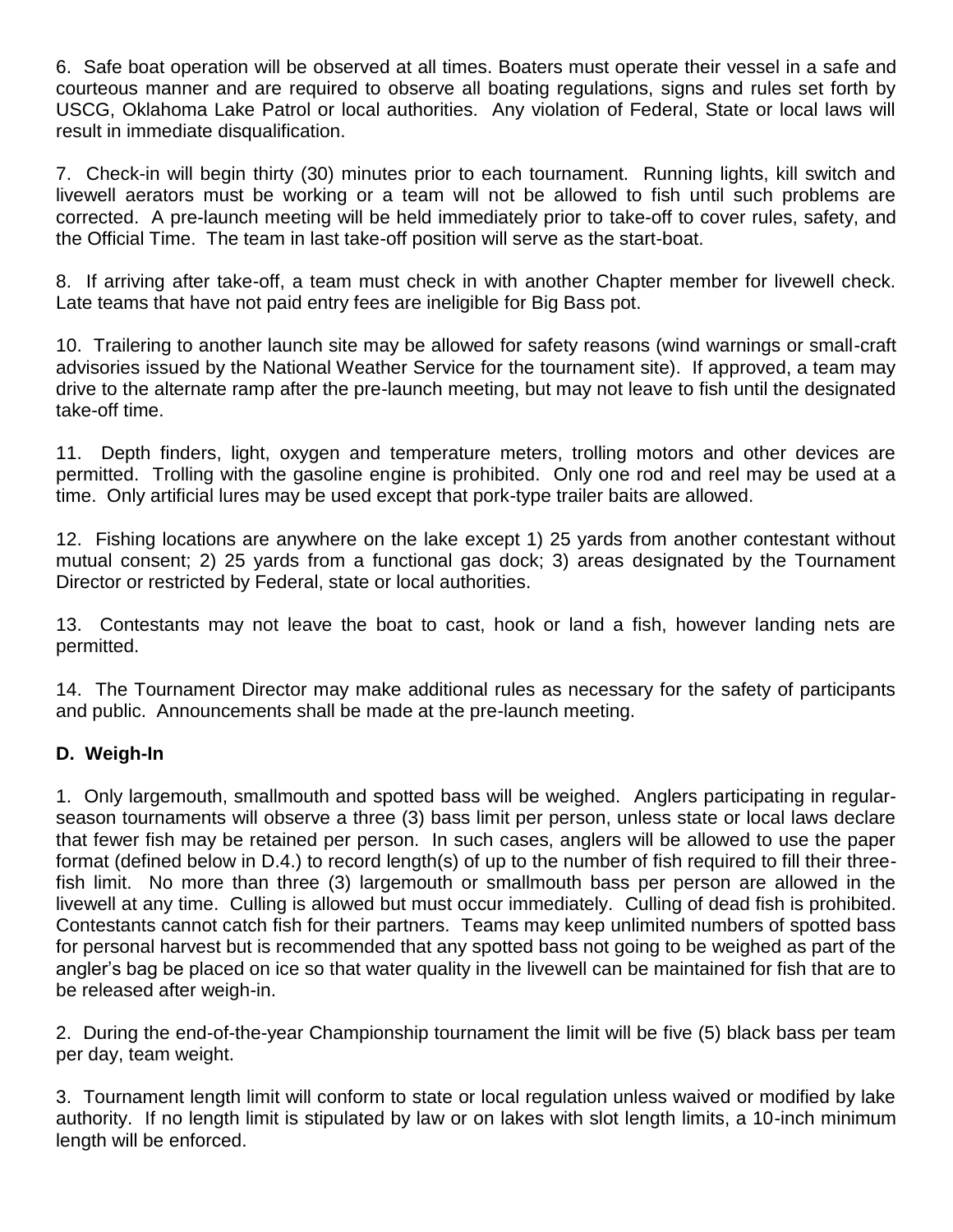4. A paper weigh-in format will be used for all fish on all lakes fished in July and August. This format is defined as measuring each fish on a flat board, mouth closed, longest length to the nearest 1/4 inch, rounding down; recording that length, then immediately releasing the fish. Partners verify and record each other's catch. Boats must carry a measuring board calibrated in 1/4-inch increments from a minimum of 10 inches to at least 22 inches (longer is preferred).

5. On lakes with slot length limits, a combination format will be used which allows contestants to use the paper format to measure, record and release fish in the slot length range but still retain up to three fish in the livewell, below or above the slot to be presented for weigh-in. The contestant's weight for the day will be the total from the three largest fish either paper or weighed.

6. In the event that a member must fish alone they may retain six (6) legal-size fish for the day but must present all fish for weighing (no measurements). The largest three (3) fish are counted for points.

7. Teams leaving early must notify another contestant or leave the Officer's a note.

8. Once a team is within the designated check-in area boundary they must present all fish for weighing. Anglers will choose and present to the Weigh Master the largest fish in their bag to be weighed for Big Bass. Total weight in pounds and hundredths will be recorded for each partner separately then the team total will be determined by combining each partner's weight (Championship tournament is team weight as noted in D.2.). Each member is responsible for having their weight recorded correctly.

9. A late penalty is assessed if a team is not within the designated check-in boundary by cut-off time. The Tournament Director will announce such boundaries at the pre-launch meeting. For the first five (5) minutes after cut-off, the penalty consists of loss of the team's largest fish. After five (5) minutes, the total catch is disqualified.

10. Once fish are presented to the Weigh Master and short fish are found among the creel, short fish will not be added to the creel but will be weighed and that weight deducted from the individual's and team's total.

11. Teams weighing dead fish will receive a one-half (0.5) pound penalty per dead fish.

12. Tie-breakers: The individual with the largest number of legal fish weighed in during the competition; 2) the individual with the largest number of legal LIVE fish weighed in during the competition; 3) the individual with the biggest bass weighed in during the competition; 4) a flip of a coin will be used to determine the winner for points purposes but prizes and awards will be split equally.

13. All fish will be released after weigh-in, except trophy bass at the angler's discretion. On lakes with slot-length limits or increased spotted bass bag limits, members are allowed to keep a legal limit of sub-slot or spotted bass (see D.1. above).

14. Protests must be made within fifteen (15) minutes after the last fish has been weighed. The Tournament Director makes all decisions. If a ruling is contested, it is referred to the Officers present at the tournament for a final decision.

# **E. Entry Fees, Expenses & Awards**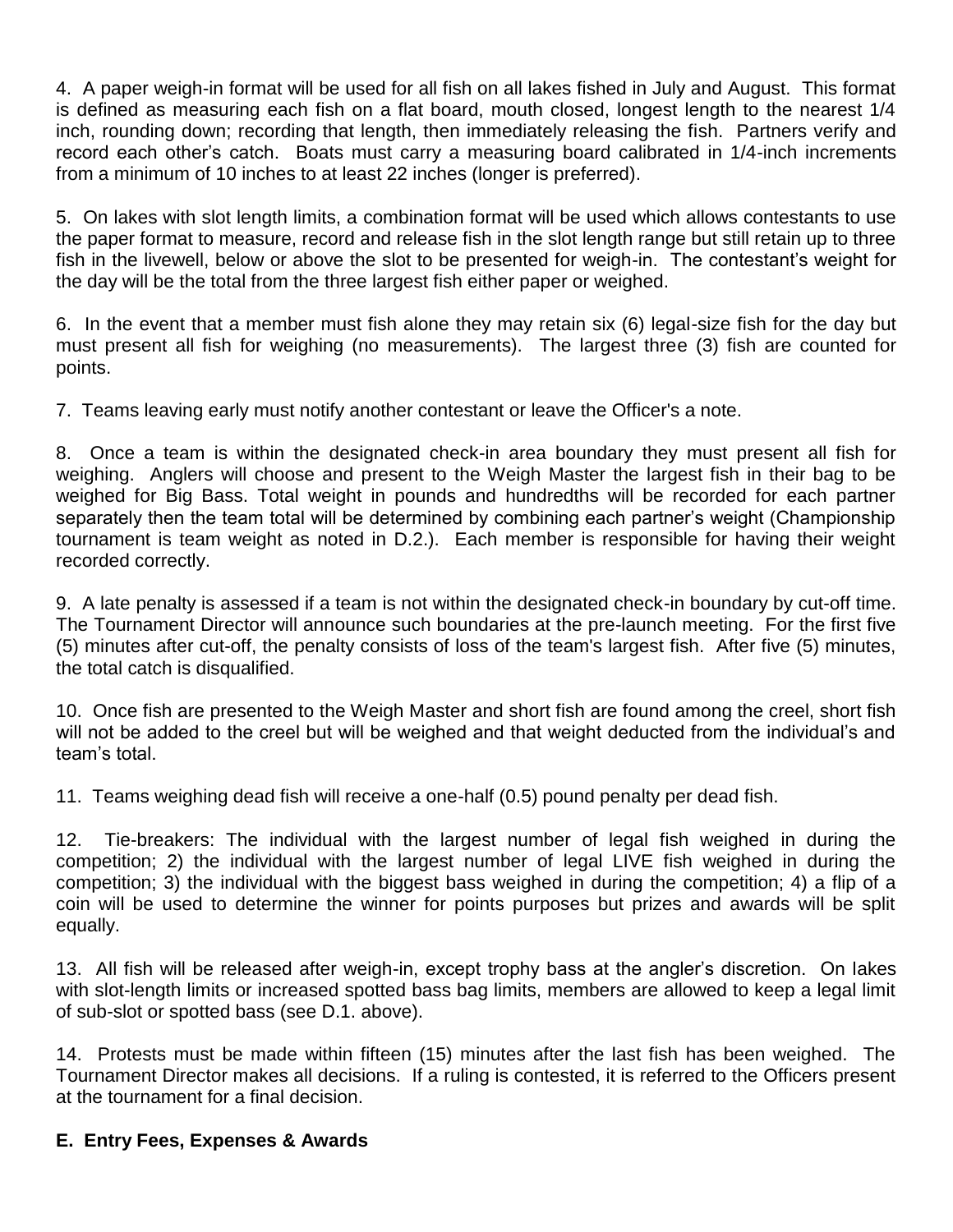1. Entry fee is \$50 per person. \$30.00 goes into that tournament's payout. \$10.00 goes into the Championship fund and \$10.00 goes into the Fundraising Fund. At each tournament there will be a \$5.00 Big Bass optional cash side pot that will be paid out at weigh in.

2. The two-day Championship Tournament entry fee is \$50 per person.

3. Members not paying at the meeting are assessed an additional \$5.00 per person late fee that must be paid at the ramp or the angler is ineligible to fish. Late fees are added into the Championship fund. No refunds. No entry fee roll-overs to subsequent tournaments except in cases of dire emergency.

4. Partners agree to share expenses for each tournament. Even if the non-boater travels to the tournament in another vehicle they are expected to pay half of the boater's fuel & oil expenses for the boat & tow vehicle and an appropriate share of other expenses - with a minimum required payment of \$20.00.

5. Payouts for all tournaments will be at the meeting following the tournament.

6. Pay-out will be according to the following schedule:

| • For 9 or less boats: | 1st Place will receive 60% of the pot<br>2nd Place will receive 40% |
|------------------------|---------------------------------------------------------------------|
| • For $10-14$ boats:   | 1st Place will receive 50% of the pot                               |
|                        | 2nd Place will receive 35%                                          |
|                        | 3rd Place will receive 15%                                          |
| • For $15-19$ boats:   | 1st Place will receive 45% of the pot                               |
|                        | 2nd Place will receive 30%                                          |
|                        | 3rd Place will receive 15%                                          |
|                        | 4th Place will receive 10%                                          |

Each additional 5 boats will pay another place, percentages adjusted accordingly.

7. If an angler fishes alone the payout is figured on the total moneys received using the percentages above. A single angler is entitled to 100% of any place money they earn if they pay entry fees for the boat (\$100). If they pay \$50, they are eligible for only one-half (1/2) of place money earned, the remaining money goes into the Championship fund.

8. Trophies will be provided for each tournament at recipient's option and expense.

### **F. Points:**

1. Angler-of-the-Year is the member accumulating the most points in regular-season tournaments (Championship tournament is excluded because team weight is used). The best seven (7) of nine (9) finishes will determine a member's AOY points. The Chapter will provide a trophy in January. Tournament Points are awarded for finish place in each tournament.

| $=$ | 100 points |
|-----|------------|
| $=$ | 99 points  |
| $=$ | 98 points  |
| $=$ | 97 points  |
|     |            |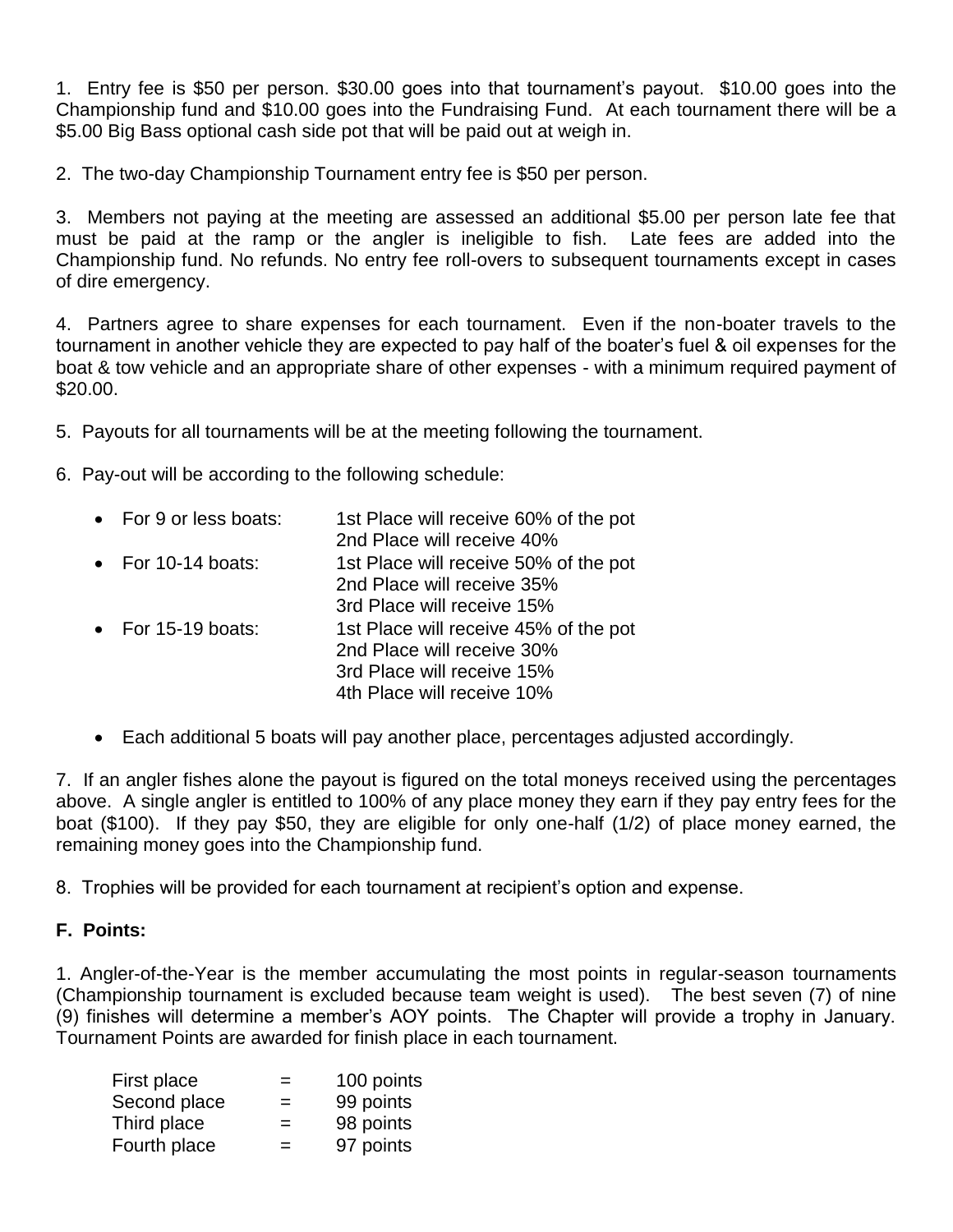| Fifth place          | $=$ $-$ | 96 points                                                       |
|----------------------|---------|-----------------------------------------------------------------|
| Sixth                | $=$ $-$ | 95 points                                                       |
| Subsequent place $=$ |         | 5 points less (i.e. $7th = 90$ points, $8th = 85$ points, etc.) |

2. Member-of-the-year is the person acquiring the most Participation Points + Catch Points during the year through December. The Chapter will provide a trophy in January.

Participation points include:

| • Attending Chapter meetings                       | $=$ | 50 points each          |
|----------------------------------------------------|-----|-------------------------|
| • Fishing Chapter tournaments                      | $=$ | 50 points each          |
| • Fishing OBFN Qualifiers                          | $=$ | 25 points (not per day) |
| • Making the NOKC Top-6 Team                       | $=$ | 50 points               |
| • Volunteer for Youth & Conservation events        | $=$ | 50 points per day       |
| • Volunteer boater for approved charity events $=$ |     | 100 points              |
|                                                    |     |                         |

Catch Points shall be ten (10) points per fish weighed-in during regular club tournaments (maximum of 30 points per event), excluding the Championship which is a team format with a shared limit.

3. A Big-Bass-of-the-Year trophy will be presented in January to the angler catching the largest bass in the previous year's tournaments. Earliest date will win in case of ties.

### **G. Top-6 Team:**

1. The six (6) members with most tournament points from six (6) of eight (8) Chapter tournaments fished before the entry deadline (October) will make up the Top-6 Team. Ties will be broken by number of fish caught, then weight of largest bass, followed by coin toss. The next eligible member in the ranking serves as alternate. Alternates may practice and attend Team meetings but fish only for big bass on tournament days if not called to serve as a Team member.

2. The Chapter will pay a portion of the Team's expenses (fuel, meals, lodging). The Board of Director's will determine an amount based on the Chapter's financial status.

#### H. **Chapter Championship Tournament**

1. Members are eligible for the end-of-the-year Championship tournament if they have fished at least four (4) Chapter tournaments or, have fished three (3) and paid entry fee for a fourth, or have fished two (2) and paid two (2) additional entry fees. Guest and Chapter-sponsored charity tournaments may be included in these totals.

2. Championship tournament will pay out three (3) places.

### **I. Sportsmanship and Conduct**

1. No alcohol or illegal drugs allowed in boat at any time during tournaments. Any member using illegal drugs during or while attending any B.A.S.S.-sponsored event shall be disqualified and have membership terminated immediately. No alcohol may be consumed at launches or during weigh-in activities.